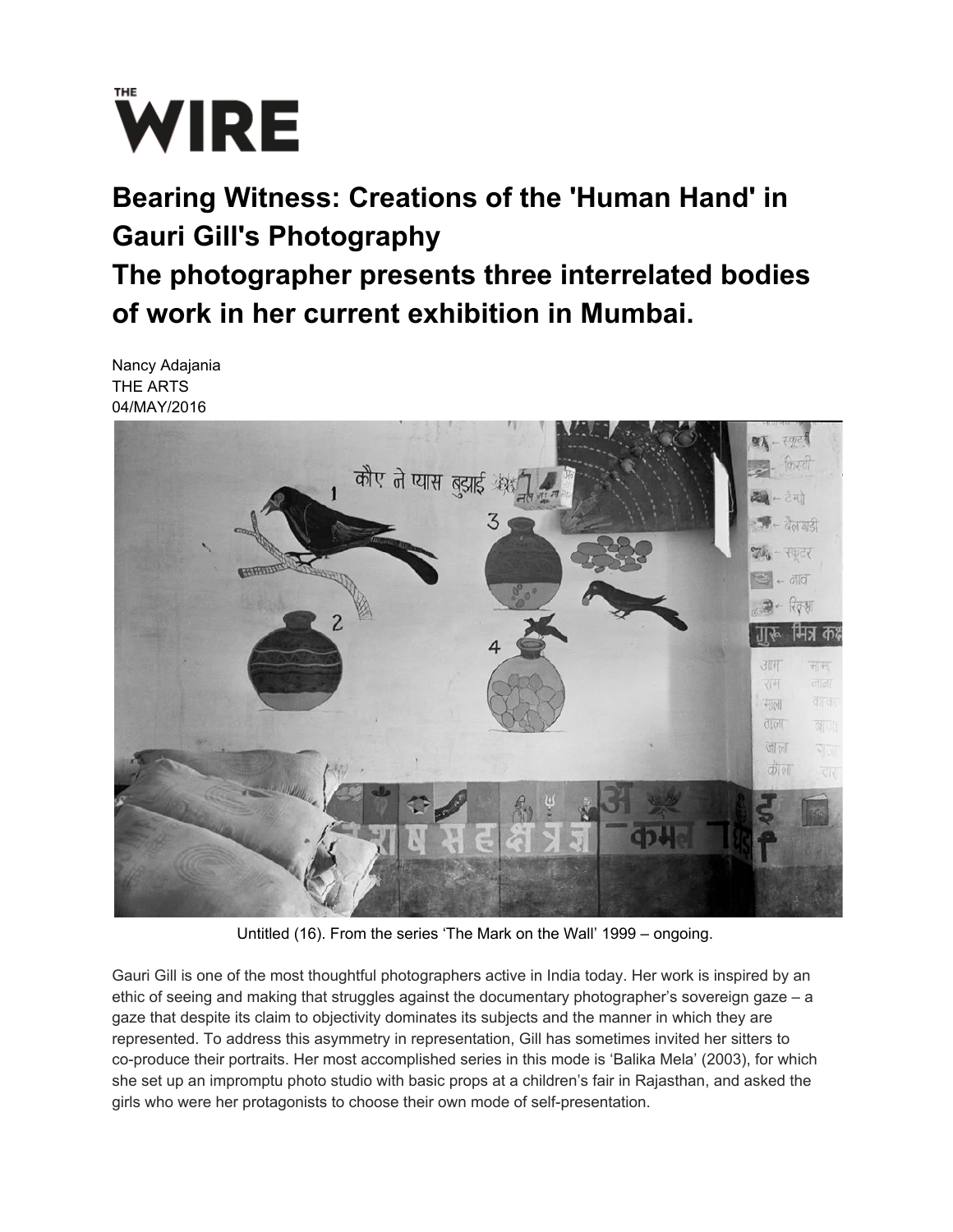Gill presents three interrelated bodies of work in her current exhibition at Galerie Mirchandani + Steinruecke, Mumbai. To use a musical metaphor, we see her performing first as a soloist, then participating in a duet and closing with a concert of invisible accompanists. Her first series, 'Places/Traces', includes work from an ongoing series that she has been photographing since 1999 in rural Rajasthan. Here, she submits herself to the vast expanses of the desert, where distance is measured out in mirages, and develops an aesthetic of remnant and ruin. In her loneliness, she attempts to communicate with the spirits of the place and achieve a temporary communion: the house that once was and now stands like a body without organs, graves with offerings of broken china and decomposing tyres and a tender, talismanic row of children's footwear guarding the thirsty trees in a schoolyard.

With the second series, 'Fields of Sight' (2014-2016), Gill moves to the greener environs of the west coast. She has collaborated, over a period of time, with the Warli artist Rajesh Vangad, who lives in a village in the predominantly adivasi district of Dahanu, Maharashtra. Vangad has contributed in a variety of ways to the series – as a guide taking her to places of mythic and psychic importance to him, as a protagonist appearing in the photographs and finally as an artist painting over the photographs to create a third thing, a hybrid vocabulary that operates in the interstitial zones between photography and painting.

Gill is only too painfully aware that their 'collaboration' is inevitably skewed in her favour. In any case, this Anglophone term is perhaps more useful to grant- making institutions than to artists pursuing their creative explorations together, negotiating past the differences in class, education and location that might separate them. Apart from Gill's ideological unease with the documentary format, I wonder whether she is also re-enchanting or re-investing with a sacred quality the secular act of photography by inviting Vangad to superscribe her image of the landscape with his fecund ritual and mythic symbols.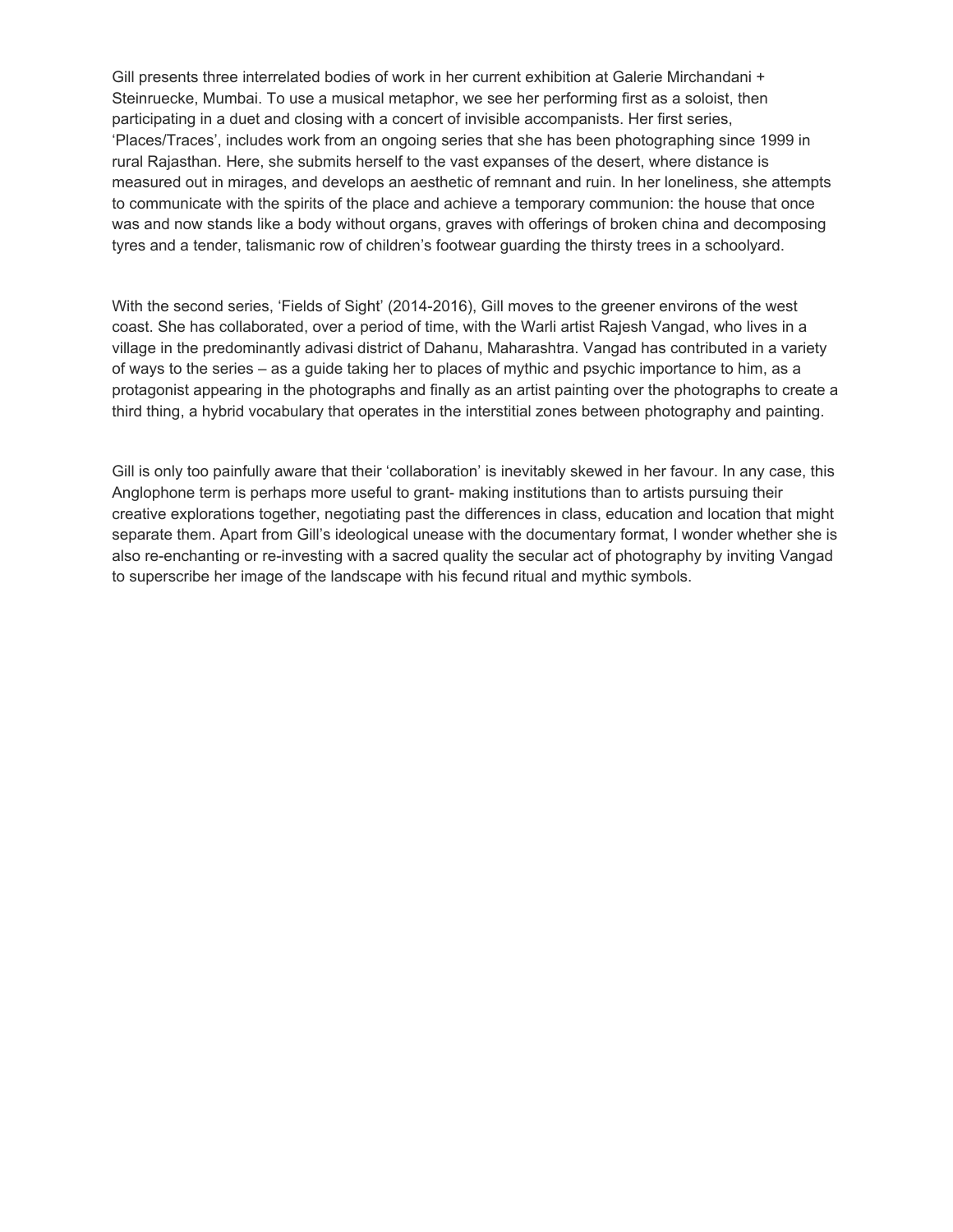

Night Journey of Forest Dwellers. From the series 'Fields of Sight', by Gauri Gill and Rajesh Vangad.

For Vangad, whose Warli world-view is pantheistic, it is an organic extension of his artistic practice to cover the photographic surface with a web of his cosmic forms and terrestrial creatures. Warli art, as practised today, is not a primordial and immutable art form. It has risen to confront the challenges of contemporary economic and political transformations. Once expressed as a ritual and festive iconography painted on dung-coated walls, it has migrated to paper and canvas, with Warli artists addressing sacred and secular themes alike. In fact, Jivya Soma Mashe, the most celebrated Warli artist – to whom Vangad is related – has exhibited alongside the land artist Richard Long in Germany and Italy.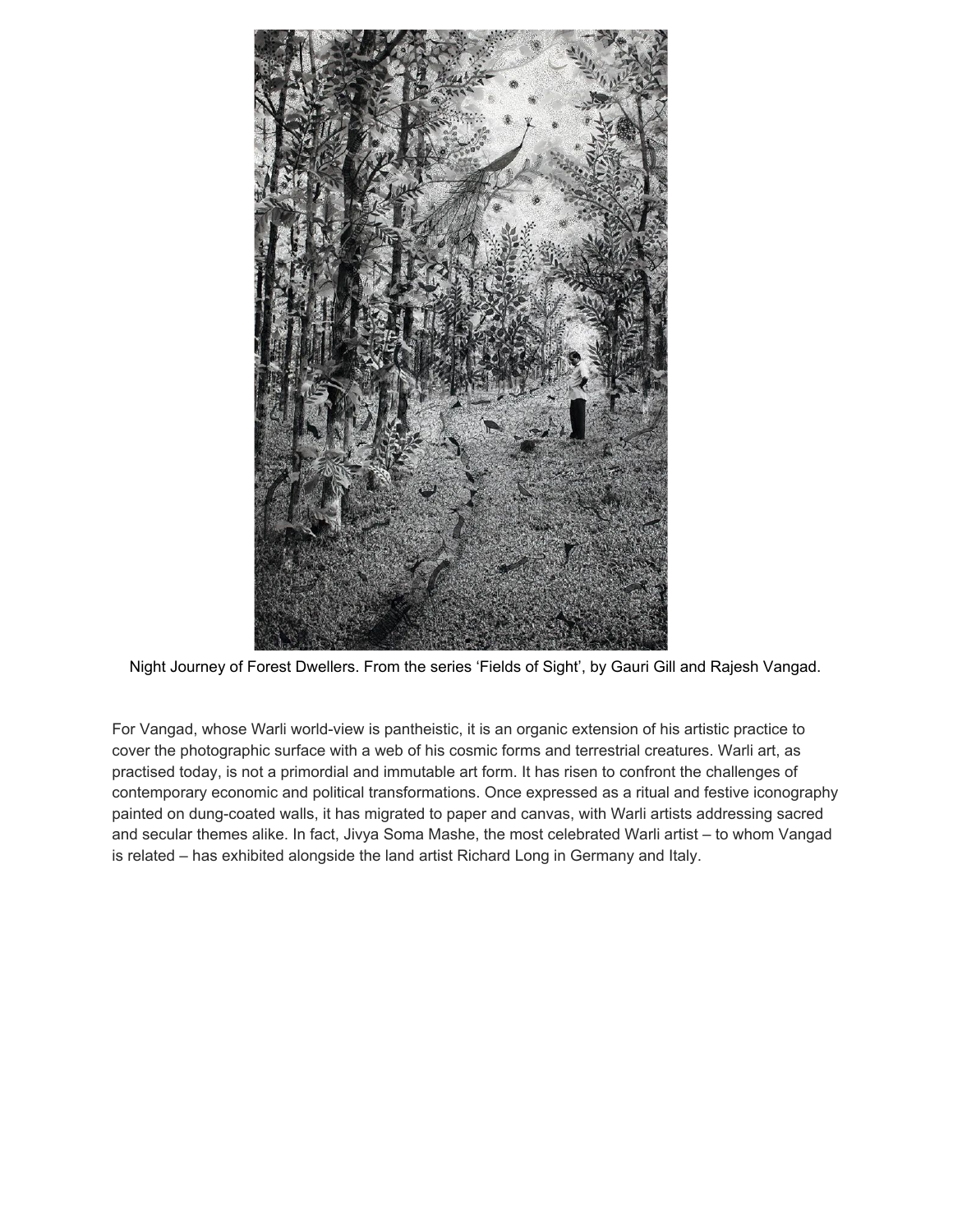

Untitled (32). From the series 'The Mark on the Wall' 1999 – ongoing.

Gill's third series, 'The Mark on the Wall', begun in 1999, documents the afterlife of a long-lapsed government scheme, 'Leher Kaksha', in western Rajasthan, under which students were encouraged to learn directly off drawings made on school walls. The wall drawings now bear a forsaken look, offering testimony to an attempt at creative pedagogy that convivially brought local artists, children and teachers together. Although these individuals are absent from the photographs, their presence is strongly felt in the residues they have left behind. The local artist Hanuman Prasad Sharma, who may remain nameless in the conversations of the Indian art world, has boldly signed his name on a drawing portraying a capacious tree of 'Tenses'; one of its branches presciently proclaims, 'Future indefinite'.

The human anatomy, the planetary movements, the moral science exhortation on always being truthful, '*Sada sach bolo*': these build into a lexicon designed to make everyday life legible. But a torn taxonomic chart of communities – 'Musalman 12' and 'Brahman 17' – disturbingly reveals that pedagogy reproduces existing social prejudices or prods sleeping demons awake. Or are we only approximating the truth here,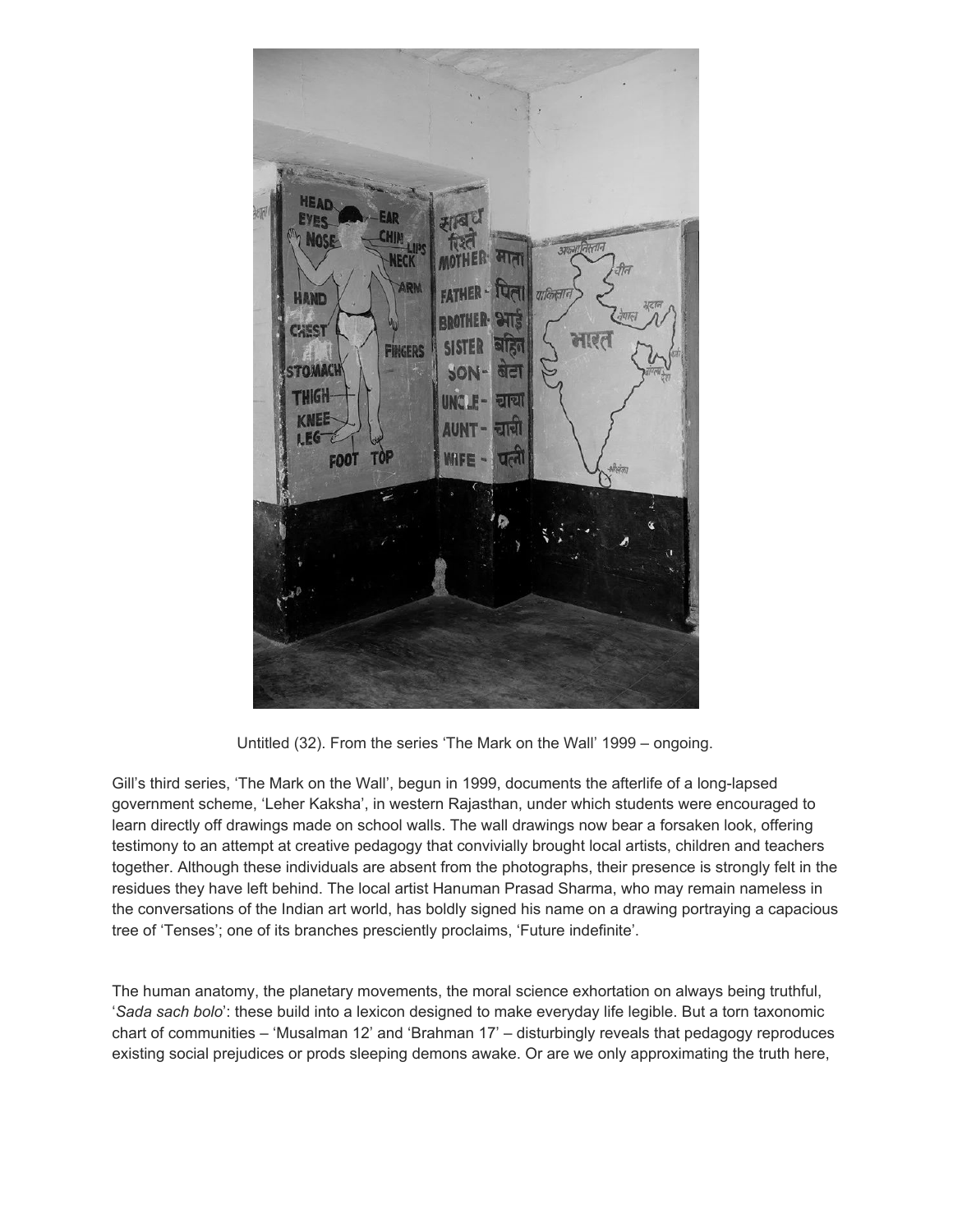reading spent auguries like found poems in a detail on the wall? What indeed can connect a yacht ('*nauka*'), a zebra ('*dharidar gadha*') and a brinjal ('*baingan*')?

Despite Gill's emphasis on the creations of the "human hand", a trope that occurs as a refrain in all three series, she seems in some measure to resist the play of qualia, the heightened aspects of everyday experience. Qualia in an artwork can be experienced through the intensification of colour, scale, light, sound or performative provocation. Gill appears to be suspicious of sensorial affect. Is this why she prefers an evenness of lighting, an overall homogeneous look? Could it be that the spectre of objectivity – a photojournalist's reflex – still inhibits her to some extent?



Untitled (27) From the series 'The Mark on the Wall' 1999 – ongoing.

Modestly scaled and lit, 'Places/Traces' and 'The Mark on the Wall' constrain the forensics of desire that Gill sets out to reveal. Despite their rich promise of a palimpsestual image, the collaborative works made with Vangad come across as flat, barring a few exceptions.